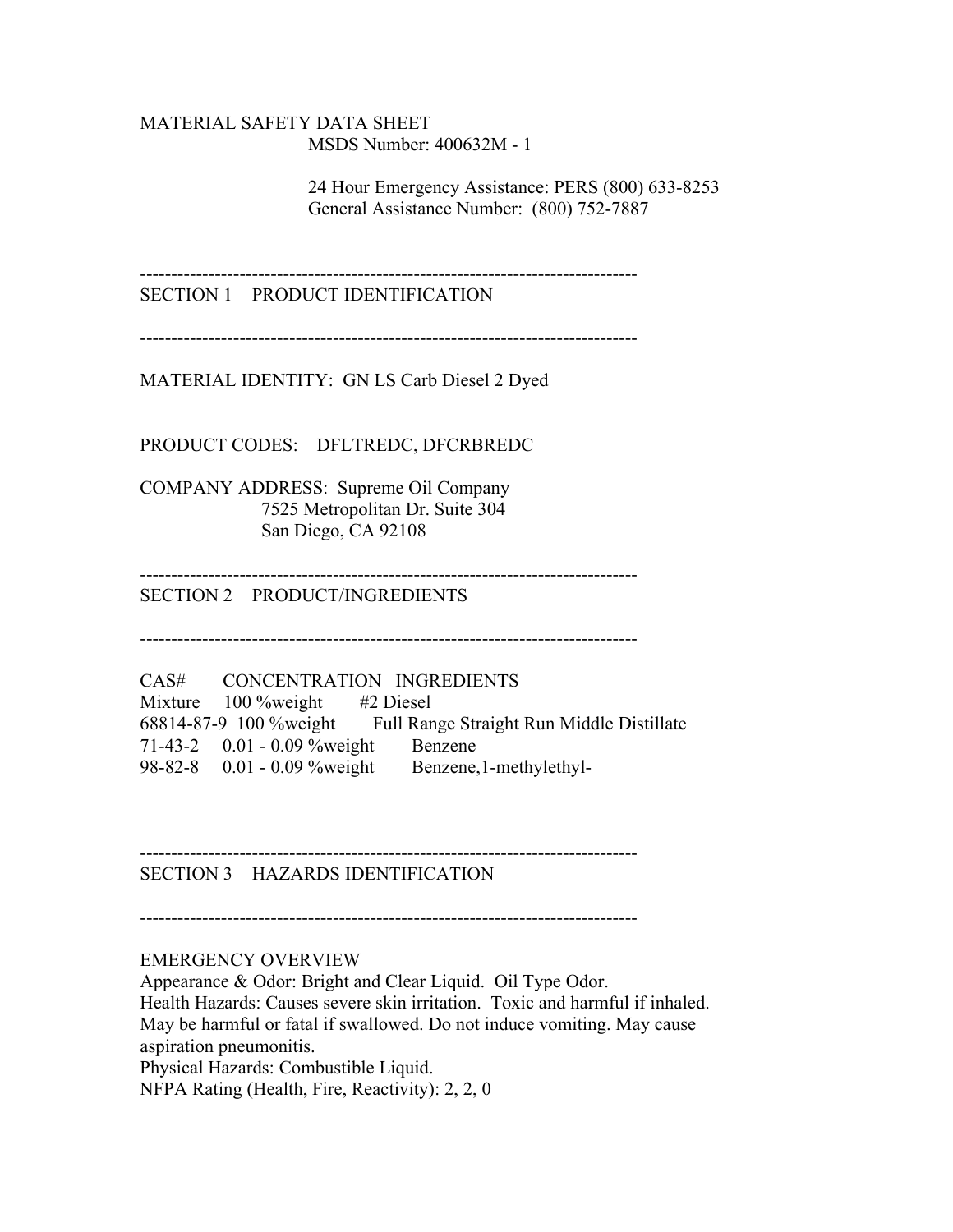Hazard Rating: Least - 0 Slight - 1 Moderate - 2 High - 3 Extreme - 4

Inhalation:

In applications where vapors (caused by high temperature) or mists (caused by mixing or spraying) are created, breathing may cause a mild burning sensation in the nose, throat and lungs. Toxic and harmful if inhaled.

## Eye Irritation:

May cause slight irritation of the eyes. If irritation occurs, a temporary burning sensation, minor redness, swelling, and/or blurred vision may result.

Skin Contact:

Severely irritating to the skin causing pain, redness and swelling. Other adverse effects not expected from brief skin contact.

Ingestion:

This material may be harmful or fatal if swallowed. Ingestion may result in vomiting; aspiration (breathing) of vomitus into lungs must be avoided as even small quantities may result in aspiration pneumonitis. Generally considered to have a low order of acute oral toxicity.

Other Health Effects:

Carcinogenic in animal tests. It is probable that the material causes cancer in laboratory animals.

Signs and Symptoms:

Irritation as noted above. Aspiration pneumonitis may be evidenced by coughing, labored breathing and cyanosis (bluish skin); in severe cases death may occur.

For additional health information, refer to section 11.

-------------------------------------------------------------------------------- SECTION 4 FIRST AID MEASURES

--------------------------------------------------------------------------------

Inhalation:

Move victim to fresh air and provide oxygen if breathing is difficult. Get medical attention. If the victim has difficulty breathing or tightness of the chest, is dizzy, vomiting or unresponsive, give 100% oxygen with rescue breathing or CPR as required and transport to the nearest medical facility.

Skin:

Flush exposed area with water and follow by washing with soap if available.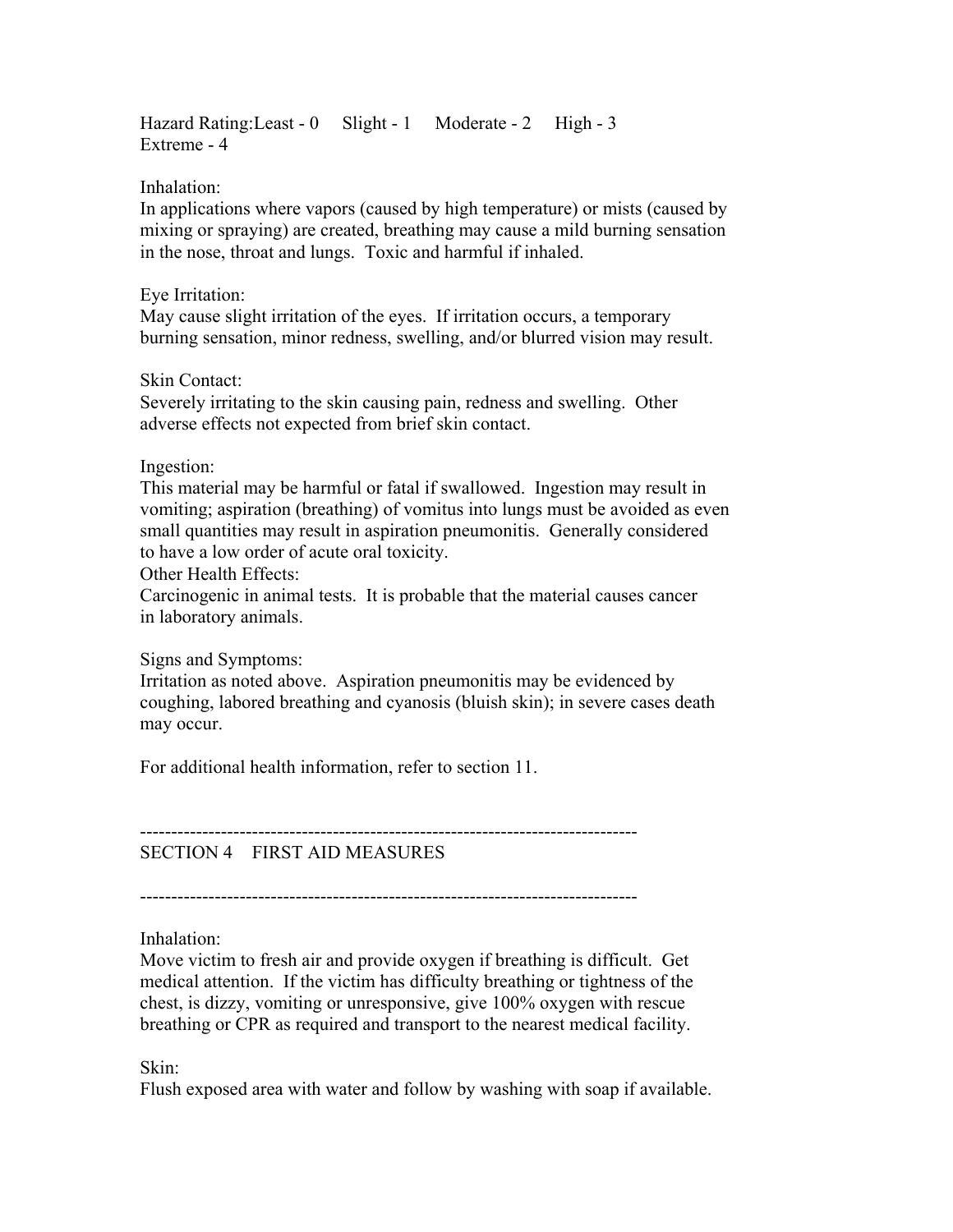Remove contaminated clothing. Flush with large amounts of water for at least 15 minutes and follow by washing with soap if available. If redness, swelling, pain and/or blisters occur, transport to the nearest medical facility for additional treatment.

## Eye:

Flush eyes with plenty of water while holding eyelids open. Rest eyes for 30 minutes. If redness, burning, blurred vision or swelling occur, transport to nearest medical facility for additional treatment.

## Ingestion:

DO NOT take internally. Do NOT induce vomiting. If vomiting occurs spontaneously, keep head below hips to prevent aspiration of liquid into lungs. Get medical attention. In general no treatment is necessary unless large quantities are swallowed, however, get medical advice. Have victim rinse mouth out with water, then drink sips of water to remove taste from mouth. If vomiting occurs spontaneously, keep head below hips to prevent aspiration.

## Note to Physician:

If more than 2.0ml/kg body weight has been ingested and vomiting has not occurred, emesis should be induced with supervision. Keep victim's head below hips to prevent aspiration. If symptons such as loss of gag reflex, convulsions, or unconsciousness occur before emesis, gastric lavage using a cuffed endotracheal tube should be considered.

-------------------------------------------------------------------------------- SECTION 5 FIRE FIGHTING MEASURES

--------------------------------------------------------------------------------

Flash Point [Method]: 257 °F/51.67 °C [ Closed Cup] Autoignition Temperature: 932 °F/260 °C Flammability in Air:  $0.5\%$ V - 4.4 % volume

Extinguishing Media:

Material will float and can be re-ignited on surface of water. Use water fog, 'alcohol foam', dry chemical or carbon dioxide (CO2) to extinguish flames. Do not use a direct stream of water.

Fire Fighting Instructions:

CAUTION! COMBUSTIBLE. Clear fire area of all non-emergency personnel. Do not enter confined fire space without full bunker gear (helmet with face shield, bunker coats, gloves and rubber boots), including a positive pressure, NIOSH approved, self-contained breathing apparatus. Cool surrounding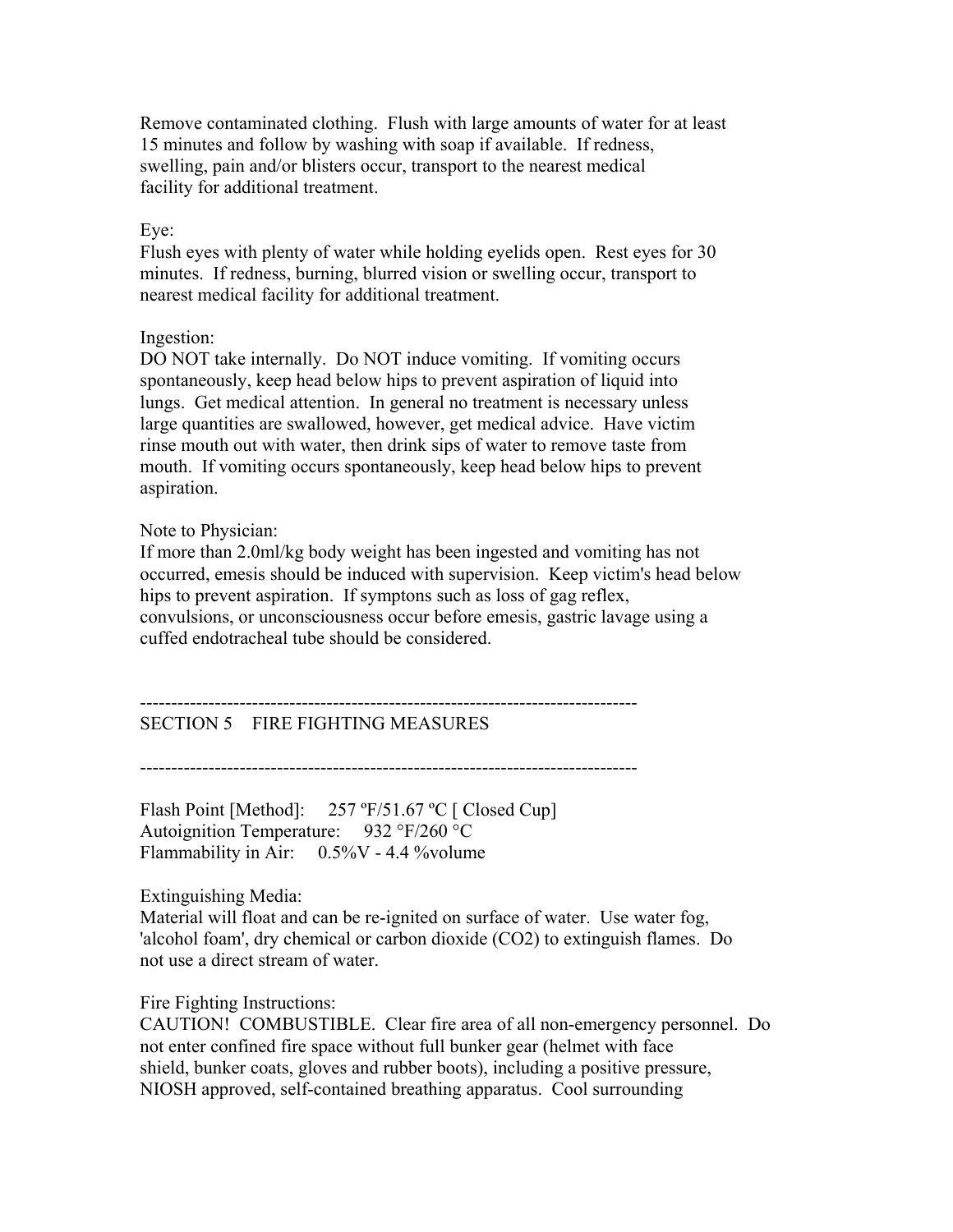equipment, fire-exposed containers and structures with water. Container areas exposed to direct flame contact should be cooled with large quantities of water (500 gallons water per minute flame impingement exposure) to prevent weakening of container structure.

--------------------------------------------------------------------------------

# SECTION 6 ACCIDENTAL RELEASE MEASURES

--------------------------------------------------------------------------------

Protective Measures:

CAUTION! COMBUSTIBLE. Eliminate potential sources of ignition. Handling equipment must be bonded and grounded to prevent sparking.

Wear appropriate personal protective equipment when cleaning up spills. Refer to Section 8.

Spill Management: Shut off source of leak if safe to do so. Dike and contain spill.

FOR LARGE SPILLS: Remove with vacuum truck or pump to storage/salvage vessels.

FOR SMALL SPILLS: Soak up residue with an absorbent such as clay, sand or other suitable material. Place in non-leaking container and seal tightly for proper disposal.

## Reporting:

U.S. regulations require reporting releases of this material to the environment which exceed the reportable quantity to the National Response Center at (800)424-8802.

SECTION 7 HANDLING AND STORAGE

--------------------------------------------------------------------------------

--------------------------------------------------------------------------------

## Precautionary Measures:

CAUTION! COMBUSTIBLE. Avoid heat, open flames, including pilot lights, and strong oxidizing agents. Use explosion-proof ventilation to prevent vapor accumulation. Ground all handling equipment to prevent sparking. Avoid contact with eyes, skin and clothing. Wash thoroughly after handling.

### Handling:

Surfaces that are sufficiently hot may ignite liquid material.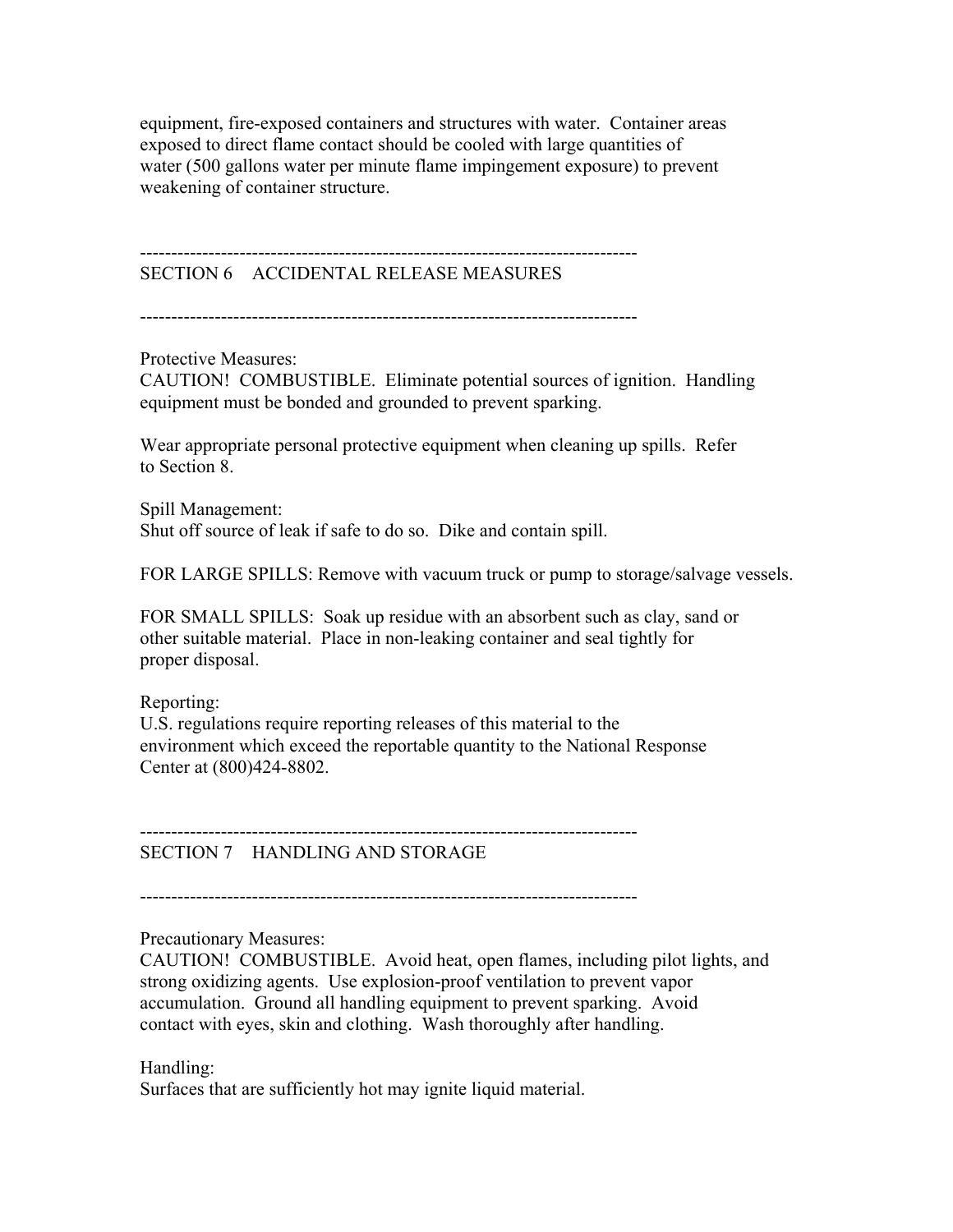### Storage:

Keep liquid and vapor away from heat, sparks and flame. Extinguish pilot lights, cigarettes and turn off other sources of ignition prior to use and until all vapors have dissipated. Use explosion-proof ventilation indoors and in laboratory settings.

### Container Warnings:

Keep containers closed when not in use. Containers, even those that have been emptied, can contain explosive vapors. Do not cut, drill, grind, weld or perform similar operations on or near containers.

--------------------------------------------------------------------------------

## SECTION 8 EXPOSURE CONTROLS/PERSONAL PROTECTION

--------------------------------------------------------------------------------

Benzene ACGIH TLV TWA: 0.5 ppmv STEL: 2.5 ppmv Notation: Skin Benzene OSHA PEL TWA: 1 ppmv STEL: 5 ppmv

## EXPOSURE CONTROLS

No exposure controls are ordinarily required under normal conditions of use. It is good general industrial hygiene practice to minimize exposure to the material.

## PERSONAL PROTECTION

Personal protective equipment (PPE) selections vary based on potential exposure conditions such as handling practices, concentration and ventilation. Information on the selection of eye, skin and respiratory protection for use with this material is provided below.

Eye Protection: Chemical Goggles - If liquid contact is likely.

Skin Protection:

Use protective clothing which is chemically resistant to this material. Selection of protective clothing depends on potential exposure conditions and may include gloves, boots, suits and other items. The selection(s) should take into account such factors as job task, type of exposure and durability requirements.

Published literature, test data and/or glove and clothing manufacturers indicate the best protection is provided by: Neoprene, or Polyvinyl Alcohol (PVA), or VitonÖ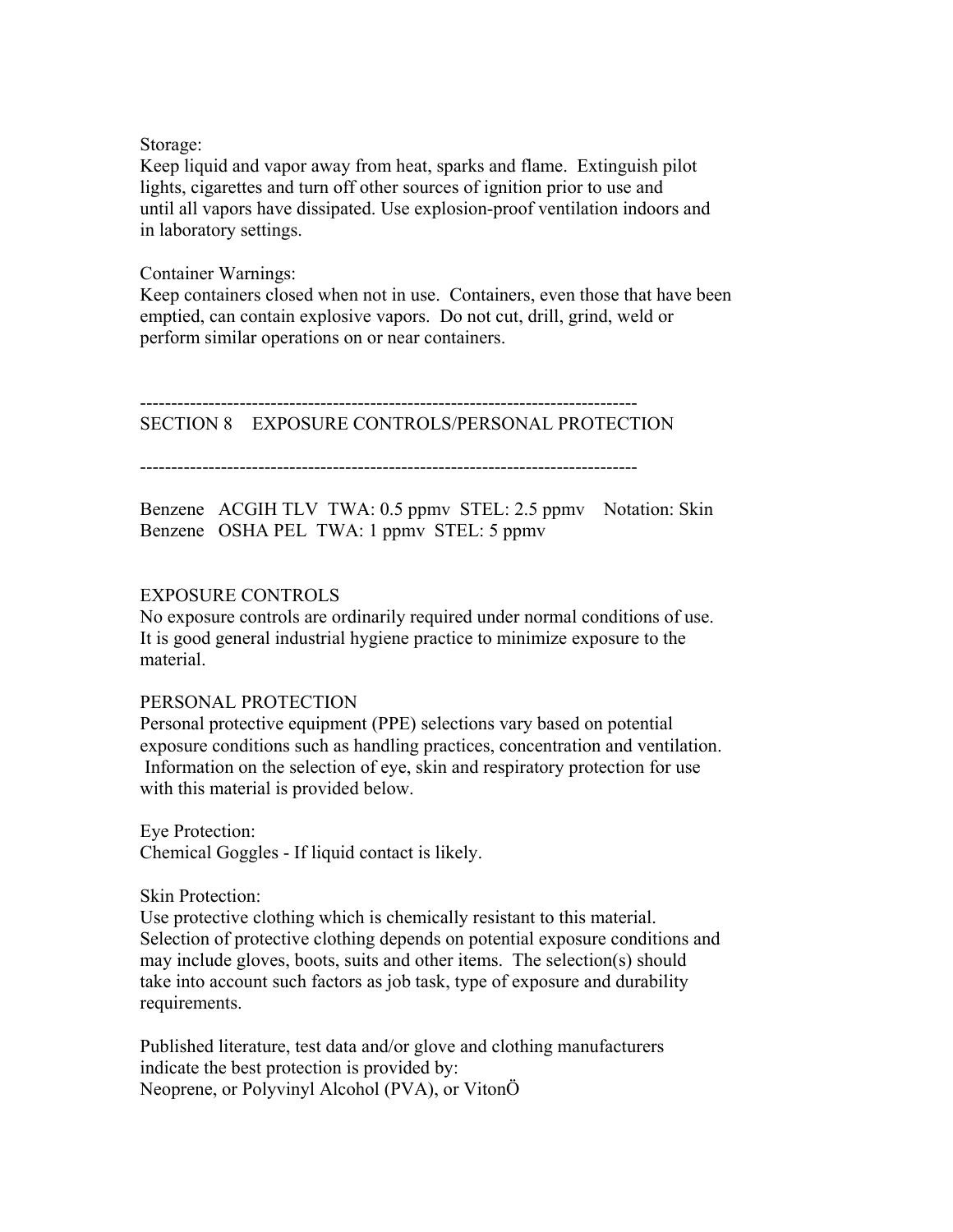Respiratory Protection:

No respiratory protection is ordinarily required under normal conditions of use.

#### -------------------------------------------------------------------------------- SECTION 9 PHYSICAL AND CHEMICAL PROPERTIES

--------------------------------------------------------------------------------

Appearance & Odor: Bright and Clear Liquid. Oil Type Odor. Substance Chemical Family: Petroleum Hydrocarbon, Fuel Oil Auto Ignition Temperature: 500

Boiling Point: 650

Flammability in Air: 0.5 %volume - 4.4 %volume

Flash Point: 125 [Closed Cup]

Specific Gravity: 0.8521 Typical

Stability: Stable

Vapor Pressure: 0.07 mmHg 0.3 mmHg [Calculated]

Viscosity:  $3 \text{ (a)} 100 \text{ °F}$ 

### SECTION 10 REACTIVITY AND STABILITY

--------------------------------------------------------------------------------

--------------------------------------------------------------------------------

Stability: Material is stable under normal conditions.

Conditions to Avoid: Avoid heat and open flames.

Materials to Avoid: Avoid contact with strong oxidizing agents.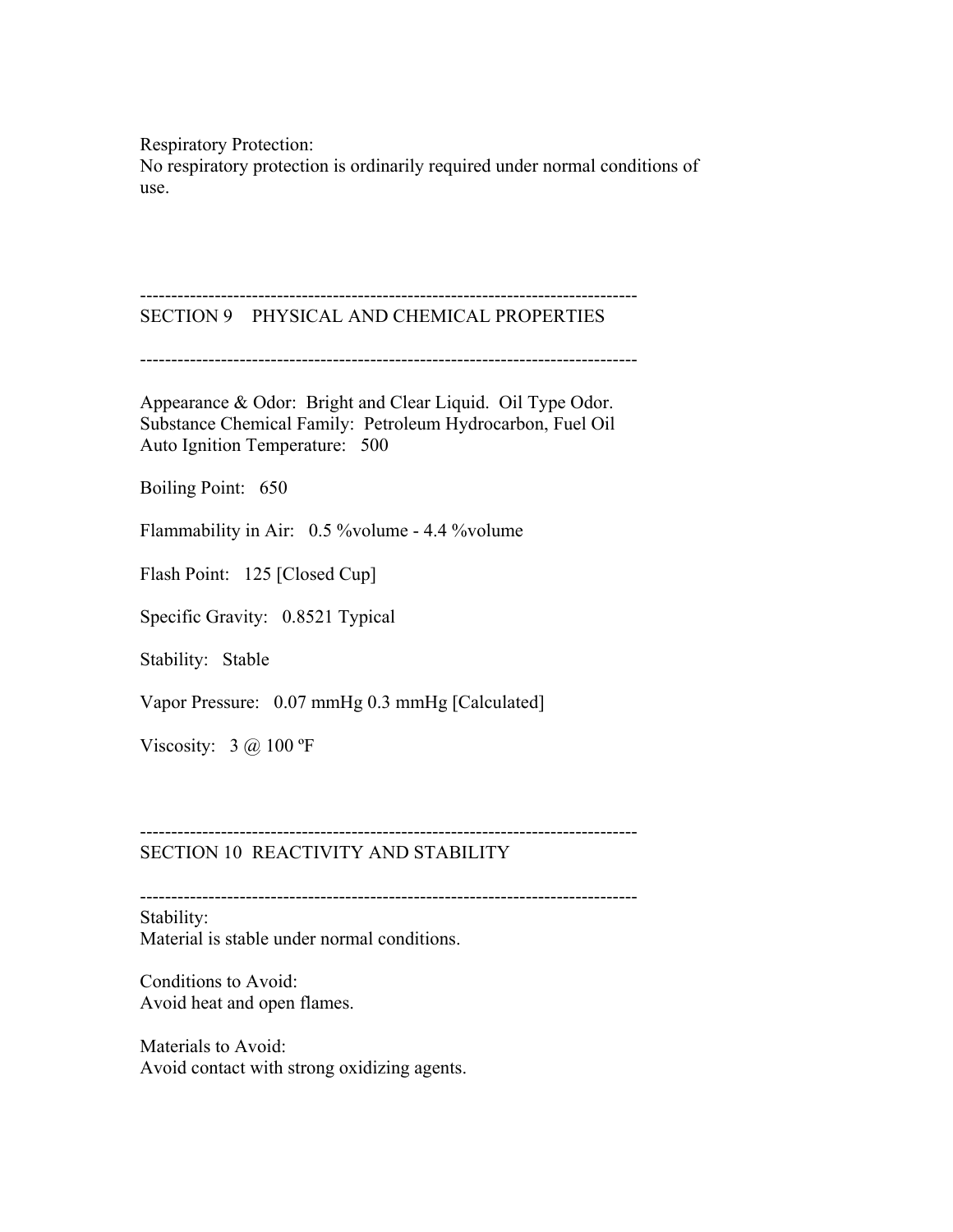Hazardous Decomposition Products:

Thermal decomposition products are highly dependent on combustion conditions. A complex mixture of airborne solids, liquids and gases will evolve when this material undergoes pyrolysis or combustion. Aldehydes, Carbon Monoxide, Carbon Dioxide, Ketones

and other unidentified organic compounds may be formed upon combustion.

-------------------------------------------------------------------------------- SECTION 11 TOXICOLOGICAL INFORMATION

--------------------------------------------------------------------------------

Acute Toxicity

Dermal  $LD50 > 5$  ml/kg(Rabbit) OSHA: Non-Toxic Based on components(s) Eye Irritation Draize OSHA: Non-Irritating Based on components(s) Oral LD50 9 ml/kg(Rat) OSHA: Non-Toxic Based on components(s) Skin Irritation Draize OSHA: Irritating Based on components(s)

Carcinogenicity Classification

Benzene

 NTP: Yes IARC: Carcinogen (1) ACGIH: A1 OSHA: Yes **Carcinogenicity** 

Related materials have caused the development of skin tumors in lifetime mouse skin painting studies. However, these tumors have a long latency period and may be associated with the repeated severe irritation caused by the test materials.

-------------------------------------------------------------------------------- SECTION 12 ECOLOGICAL INFORMATION

--------------------------------------------------------------------------------

Environmental Impact Summary: There is no ecological data available for this product.

-------------------------------------------------------------------------------- SECTION 13 DISPOSAL CONSIDERATIONS

--------------------------------------------------------------------------------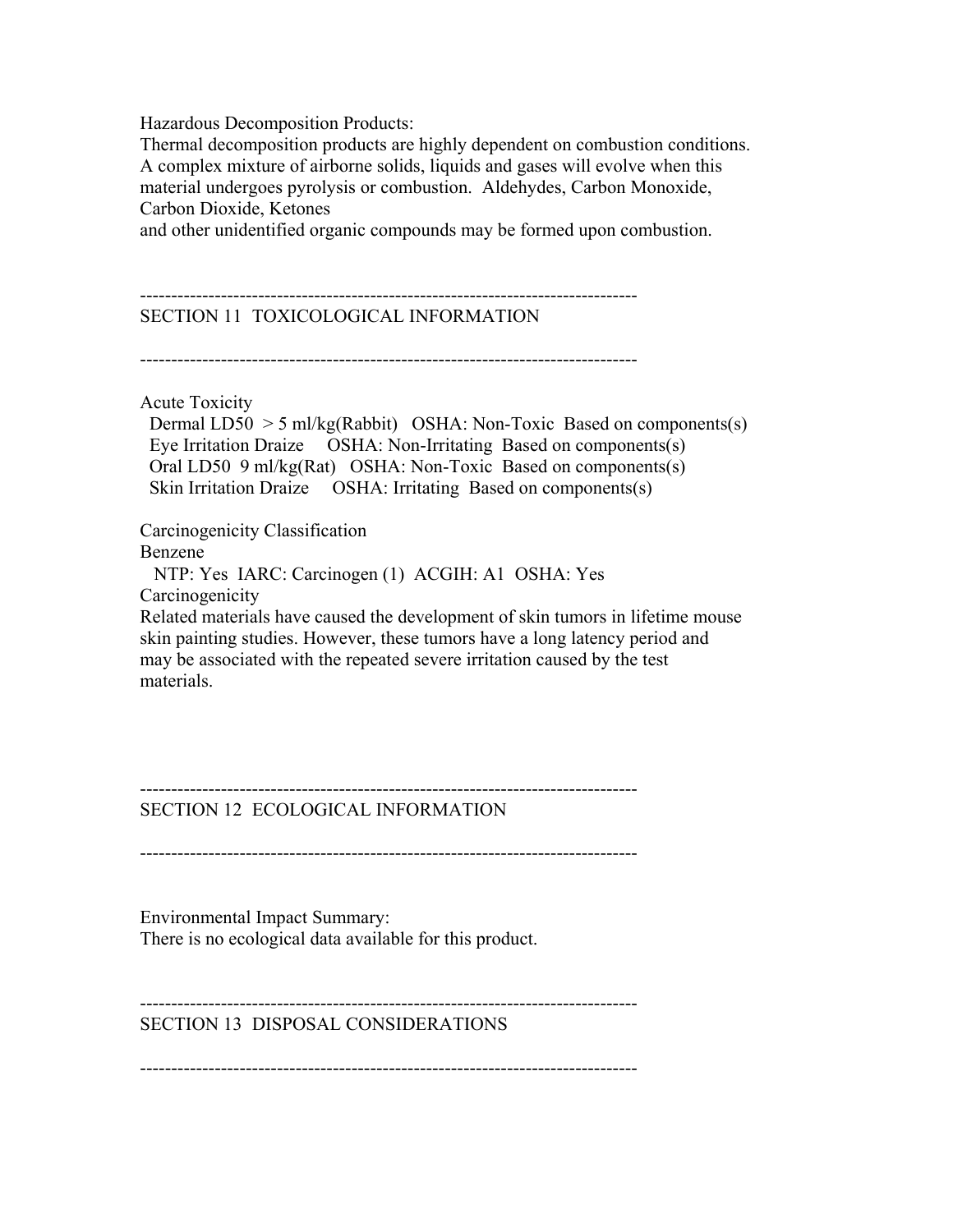RCRA Information:

If this material, as it is originally purchased, were subsequently DISCARDED as a waste, the waste would be a RCRA hazardous waste. D018 (Toxicity, Benzene > 0.5 mg/l)

Under RCRA, it is the responsibility of the user of the material to determine, at the time of the disposal, whether the material meets RCRA criteria for hazardous waste. This is because material uses, transformations, mixtures, processes, etc. may affect the classification. Refer to the latest EPA, state and local regulations regarding proper disposal.

--------------------------------------------------------------------------------

## SECTION 14 TRANSPORT INFORMATION

--------------------------------------------------------------------------------

US Department of Transportation Classification

Proper Shipping Name: Diesel Fuel Identification Number: UN1202 Hazard Class/Division: 3 (Flammable Liquid) Packing Group: III Hazardous Substance/Material RQ: Benzene / 10000 lbs Combustible Liquid: This material is not regulated under 49 CFR if in a container of 119 gallon capacity or less. Marine Pollutant: This material is not regulated under 49 CFR in a container of 119 gallon capacity or less when transported solely by air or land transportation. Oil: This product is an oil under 49CFR (DOT) Part 130. If shipped by rail or highway in a tank with a capacity of 3500 gallons or more, it is subject to these requirements. Mixtures or solutions containing 10% or more of this product may also be subject to this rule. Emergency Response Guide # 128

Hazard Class/Division: 3 (Flammable Liquid) Packing Group: III Proper Shipping Name: Diesel Fuel

Hazard Class/Division: 3 (Flammable Liquid) Packing Group: III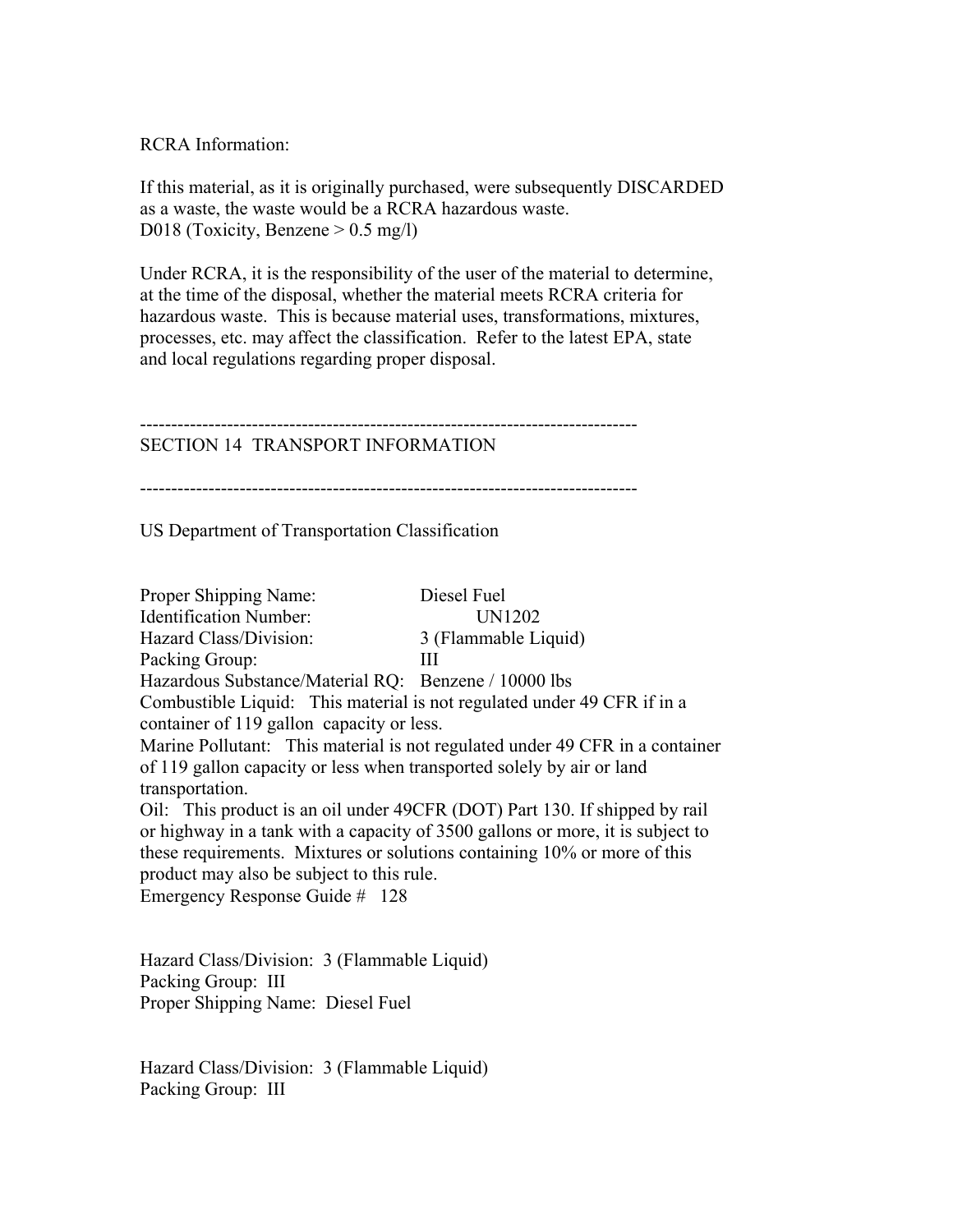Proper Shipping Name: Diesel Fuel

--------------------------------------------------------------------------------

# SECTION 15 REGULATORY INFORMATION

--------------------------------------------------------------------------------

FEDERAL REGULATORY STATUS

OSHA Classification: Product is hazardous according to the OSHA Hazard Communication Standard, 29 CFR 1910.1200. Comprehensive Environmental Release, Compensation & Liability Act (CERCLA): Benzene RQ 10 lbs Reportable Spill => 10 lbs or 1 gal

Ozone Depleting Substances (40 CFR 82 Clean Air Act): This material does not contain nor was it directly manufactured with any Class I or Class II ozone depleting substances.

Superfund Amendment & Reauthorization Act (SARA) Title III:

SARA Hazard Categories (311/312): Immediate Health:YES Delayed Health:YES Fire:YES Pressure:NO Reactivity:NO

SARA Toxic Release Inventory (TRI) (313): Benzene

Toxic Substances Control Act (TSCA) Status: This material is listed on the EPA/TSCA Inventory of Chemical Substances.

Other Chemical Inventories: Component(s) of this material is (are) listed on the Australian AICS, Canadian DSL

State Regulation

The following chemicals are specifically listed by individual states; other product specific health and safety data in other sections of the MSDS may also be applicable for state requirements. For details on your regulatory requirements you should contact the appropriate agency in your state.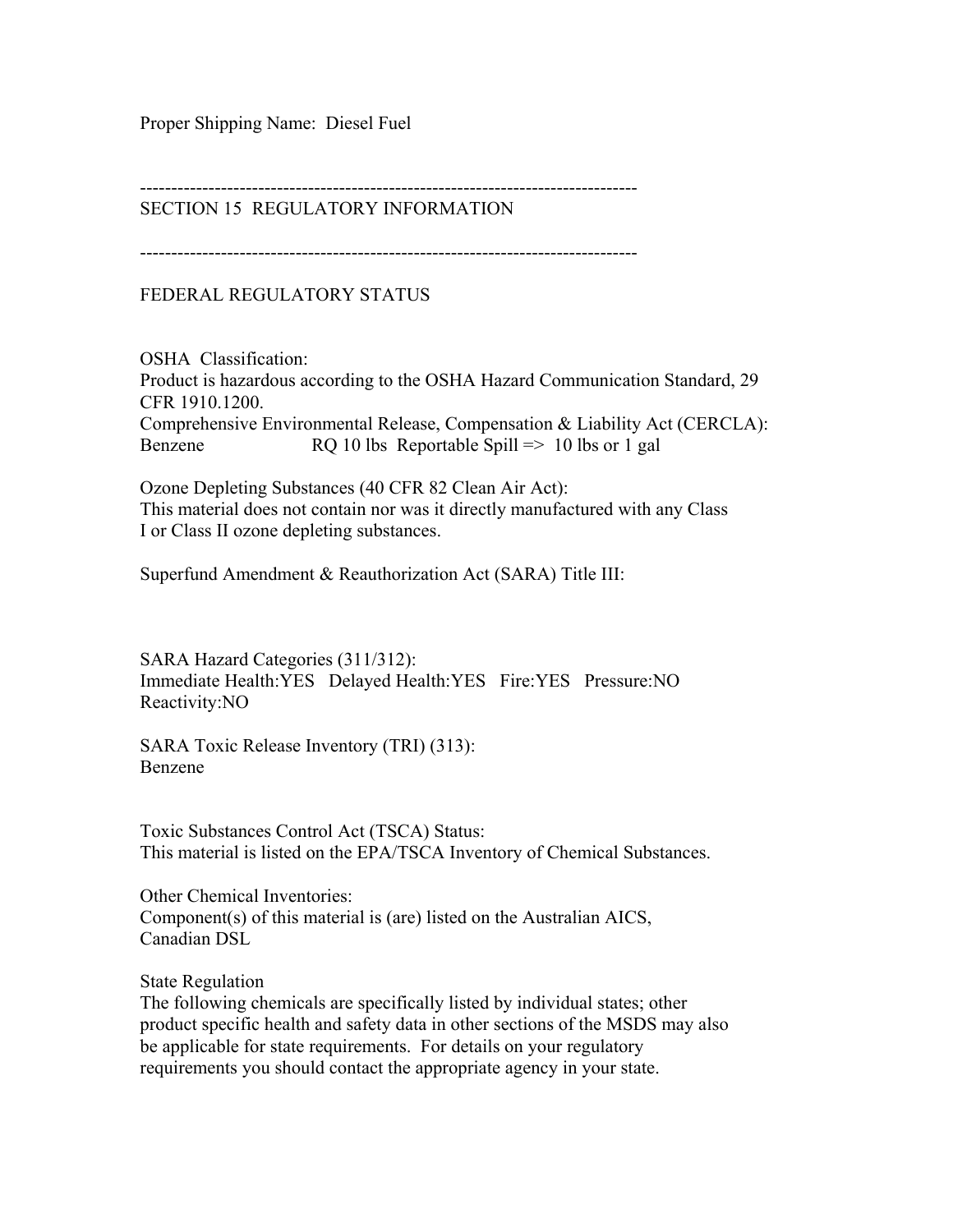WARNING: This product contains a chemical(s) known to the State of California to cause cancer.

WARNING: This product contains a chemical(s) known to the State of California to cause birth defects or other reproductive harm. Benzene (71-43-2) 0.01 - 0.1 %weight CA\_65 C/R

New Jersey Right-To-Know Chemical List: Benzene (71-43-2) 0.01 - 0.09 %weight Carcinogen Benzene (71-43-2) 0.01 - 0.09 %weight Mutagen

Pennsylvania Right-To-Know Chemical List: Benzene (71-43-2) 0.01 - 0.09 %weight Spec Haz Sub/Env Hazardous

--------------------------------------------------------------------------------

SECTION 16 OTHER INFORMATION

--------------------------------------------------------------------------------

Revision#: 1 Revision Date: 03/08/2002 Revisions since last change (discussion):

--------------------------------------------------------------------------------

SECTION 17 LABEL INFORMATION

--------------------------------------------------------------------------------

READ AND UNDERSTAND MATERIAL SAFETY DATA SHEET BEFORE HANDLING OR DISPOSING OF PRODUCT. THIS LABEL COMPLIES WITH THE REQUIREMENTS OF THE OSHA HAZARD COMMUNICATION STANDARD (29 CFR 1910.1200) FOR USE IN THE WORKPLACE. THIS LABEL IS NOT INTENDED TO BE USED WITH PACKAGING INTENDED FOR SALE TO CONSUMERS AND MAY NOT CONFORM WITH THE REQUIREMENTS OF THE CONSUMER PRODUCT SAFETY ACT OR OTHER RELATED REGULATORY REQUIREMENTS.

PRODUCT CODES: 01480

GN LS Carb Diesel 2 Dyed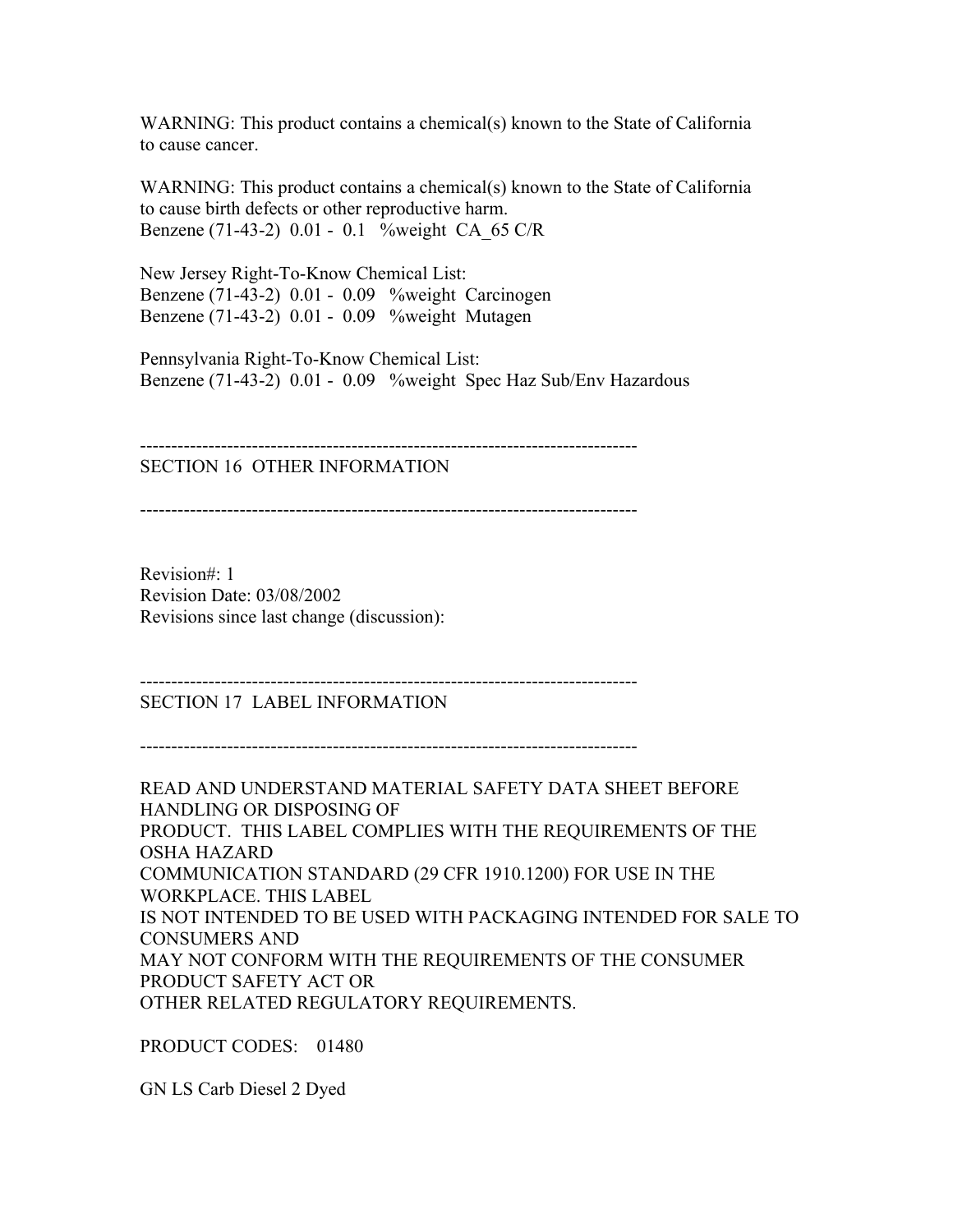### WARNING!

COMBUSTIBLE LIQUID! MAY BE FATAL IF INHALED. CAUSES SEVERE SKIN IRRITATION. ASPIRATION HAZARD IF SWALLOWED - CAN ENTER LUNGS AND CAUSE DAMAGE. CONTAINS BENZENE WHICH IS A CANCER HAZARD - LINKED TO DEVELOPMENT OF ACUTE MYELOGENOUS LEUKEMIA.

### Precautionary Measures:

Avoid heat and open flames. Avoid breathing of vapors, fumes, or mist. Do not take internally. Use only with adequate ventilation. Avoid contact with eyes, skin and clothing. Keep container closed when not in use. Wash thoroughly after handling.

## FIRST AID

Inhalation: Move victim to fresh air and provide oxygen if breathing is difficult. Get medical attention. DO NOT attempt to rescue victim unless proper respiratory protection is worn. If the victim has difficulty breathing or tightness of the chest, is dizzy, vomiting or unresponsive, give 100% oxygen with rescue breathing or CPR as required and transport to the nearest medical facility.

Skin Contact: Remove contaminated clothing. Flush exposed area with water and follow by washing with soap if available. Flush with large amounts of water for at least 15 minutes and follow by washing with soap if available. If redness, swelling, pain and/or blisters occur, transport to the nearest medical facility for additional treatment.

Eye Contact: Flush eyes with plenty of water while holding eyelids open. Rest eyes for 30 minutes. If redness, burning, blurred vision or swelling occur, transport to nearest medical facility for additional treatment. Ingestion: DO NOT take internally. Do NOT induce vomiting. If vomiting occurs spontaneously, keep head below hips to prevent aspiration of liquid into lungs. Get medical attention. If vomiting occurs spontaneously, keep head below hips to prevent aspiration. Have victim rinse mouth out with water, then drink sips of water to remove taste from mouth. In general no treatment is necessary unless large quantities are swallowed, however, get medical advice.

**FIRE**